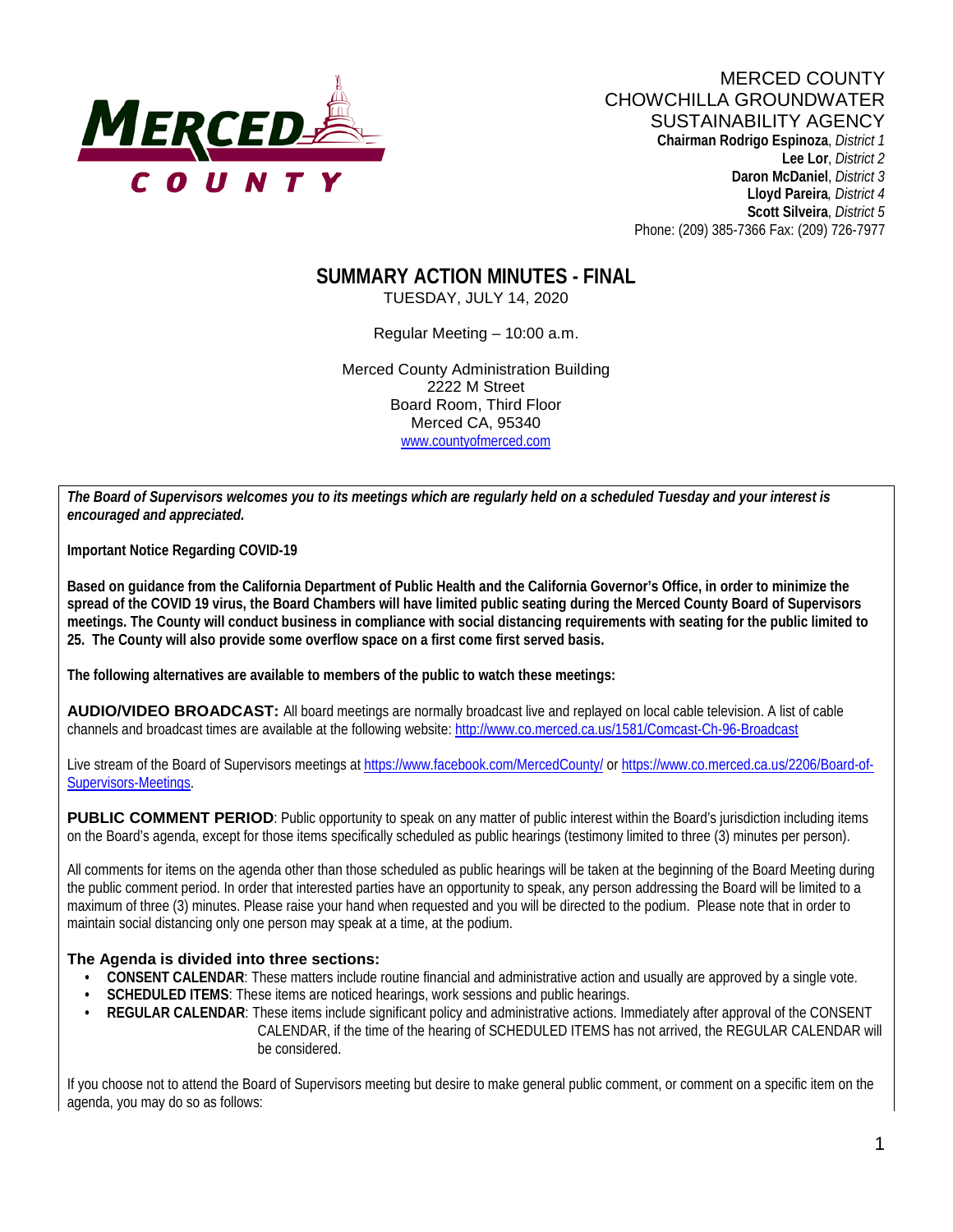#### **WRITTEN COMMENTS:** Members of the public may submit written comments as follows: by email to [publiccomments@countyofmerced.com,](mailto:publiccomments@countyofmerced.com)

by mail or hand delivery at the Clerk of the Board's Office at the above address. Comments should be submitted as soon as possible but not later than 5:00 p.m. on the Monday prior to the Board meeting. You will need to provide the following information: Board Meeting Date, Item Number, and your comments. Please submit a separate email for each item you are commenting on. Please be aware that public comments received that do not specify a particular agenda item will be made part of the record of proceedings as a general public comment. Written comments will be provided to the Board Members, and will be part of the record of the meeting, but will not be read during the meeting.

**PUBLIC HEARINGS:** Public opportunity to provide testimony is limited to three (3) minutes per person. Please raise your hand and you will be directed to the podium. Please note that in order to maintain social distancing only one person may speak at a time, at the podium.

**CLOSED SESSION**: This is the portion of the meeting conducted in private without the attendance of the public or press to discuss certain confidential matters specifically permitted by the Brown Act. The public will be provided an opportunity to comment on any matter to be considered in closed session prior to the Board adjourning into the closed session.

**BOARD AGENDA AND MINUTES:** Board agendas, minutes, and copies of items to be considered by the Board of Supervisors are posted on the Internet at least 72 hours preceding a Tuesday meeting at the following website: [www.countyofmerced.com](http://www.countyofmerced.com/) 

**REASONABLE ACCOMMODATIONS:** Persons who require accommodation for any audio, visual or other disability or Spanish or Hmong interpretation in order to review an agenda, or to participate in a meeting of the Board of Supervisors per the American Disabilities Act (ADA), may obtain assistance by requesting such accommodation in writing. Please address your written request to the Clerk of the Board, 2222 M Street, Merced, CA 95340 or telephonically by calling (209) 385-7366. Any such request for accommodation should be made at least 48 hours prior to the scheduled meeting for which assistance is requested.

*Spanish and Hmong interpreters are available.*

*Interpretes de espanol y hmong estan disponibles.*

*Peb muaj tug paab txhais lug Mev hab Hmoob.* 

# SCHEDULED ITEMS

#### **10:00 A. M. THE PUBLIC IS INVITED TO SPEAK ON ANY ITEM ON THE AGENDA-TESTIMONY IS LIMITED TO THREE MINUTES PER PERSON**

## **GOVERNMENT CODE SECTION 54954.2 COMPLIANCE (LATE AGENDA ITEMS)**

**PUBLIC OPPORTUNITY TO SPEAK ON ANY MATTER OF PUBLIC INTEREST WITHIN THE BOARD'S JURISDICTION INCLUDING ITEMS ON THE BOARD'S AGENDA, EXCEPT FOR THOSE ITEMS SPECIFICALLY SCHEDULED AS PUBLIC HEARINGS (TESTIMONY LIMITED TO THREE MINUTES PER PERSON)**

#### REGULAR CALENDAR

#### BOARD ACTION

#### COMMUNITY AND ECONOMIC DEVELOPMENT

1. Approve Memorandum of Agreement between the County of Merced Chowchilla Groundwater Sustainability Agency and the Sierra Vista Mutual Water Company for